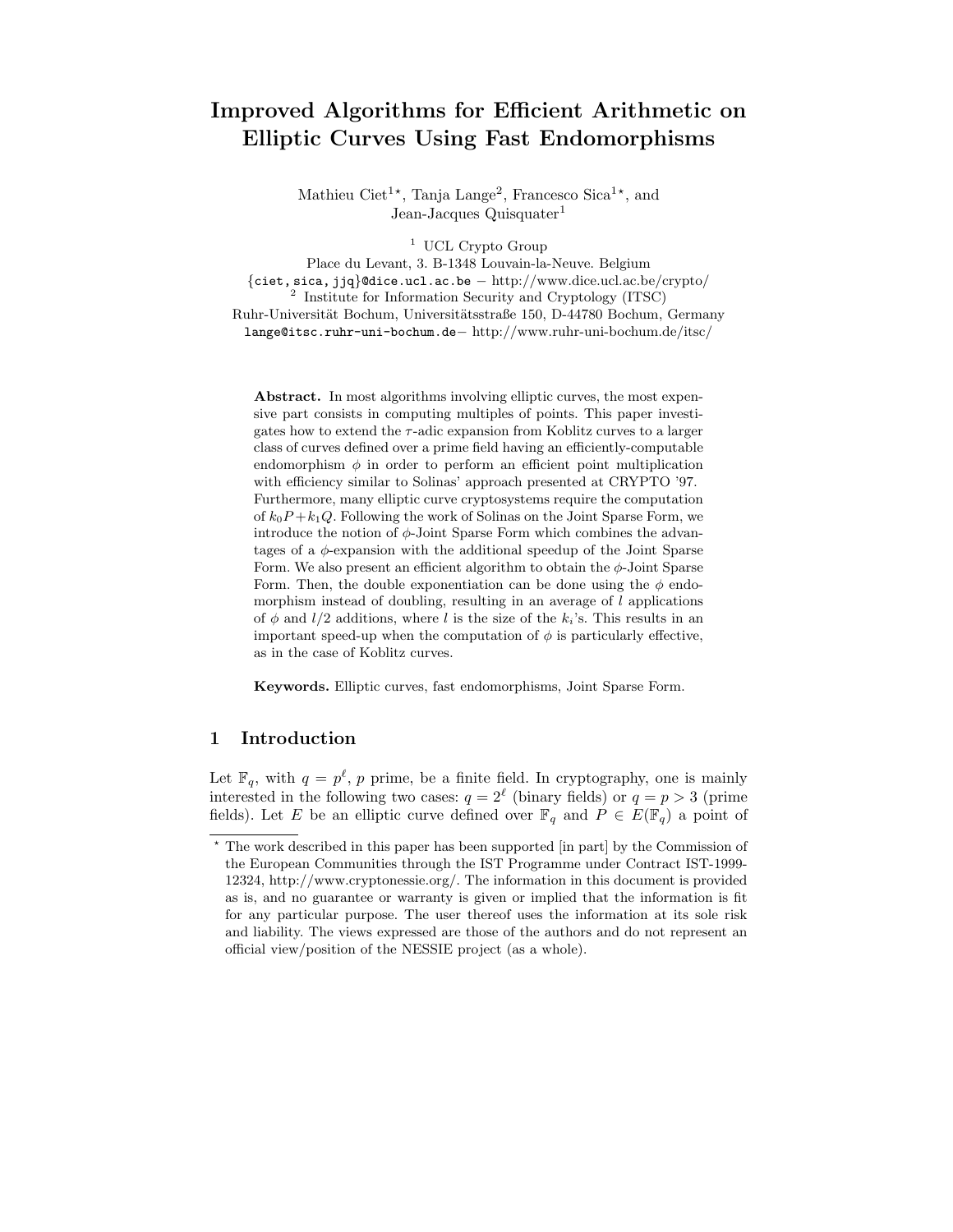large prime order n (typically  $n > q/5$ ). In elliptic curve cryptography, it is essential to be able to compute quickly a multiple kP for any  $k \in [1, n-1]$ . A few methods use fast computable endomorphisms  $\phi$  [9, 11, 12, 14, 15, 17, 19–21]. For binary Koblitz curves [11, 12, 21], it is standard to use as  $\phi$  the Frobenius endomorphism over  $\mathbb{F}_2$  (often denoted  $\tau$ ). One then gets a decomposition

$$
kP = k_0 P + k_1 \phi(P) + \dots + k_m \phi^m(P) , \qquad (1)
$$

with the  $k_i = 0, \pm 1$ , similar to the signed binary decomposition of k. Using the fact that  $\phi^{\ell}(P) = P$ , one can take  $m = \lceil \log_2 n \rceil$ .

Over prime fields, one uses an effective endomorphism  $\phi$  such that its minimal polynomial  $X^2 + rX + s$  has small coefficients: this is the method of Gallant-Lambert-Vanstone (GLV for short). The GLV method [9, 17, 19] therefore works on those elliptic curves over  $\mathbb{F}_p$  with endomorphism ring having small discriminant. The substance of the GLV method is to decompose  $kP$  as

$$
kP = k_0P + k_1\phi(P)
$$
, with max $\{|k_0|, |k_1|\} = O(\sqrt{n})$  (2)

and then compute  $k_0P$  and  $k_1\phi(P)$  "simultaneously" (this is true if one can parallelize the architecture, otherwise, some speedup can still be obtained by Solinas' Joint Sparse Form (JSF) [23]). In practice, the constant in the  $O(\sqrt{n})$ estimate is small (around  $\sqrt{4s-r^2/4}$ , see [19]) and in the examples can even be taken to be 1.

Our first contribution is to show that the GLV algorithm is just the first ingredient to get a generalized base- $\phi$  expansion leading to the same kind of decomposition as (1), with  $k_i \in \mathcal{R} = \{-u, \ldots, u\}$  and u small – in the examples we present even  $u = 1$ . To use such an expansion one applies Horner's rule  $kP = \phi(\phi(\cdots \phi(k_m P) + k_{m-1}P) + \cdots + k_1P) + k_0P$ . If u is small one can easily precompute all  $u_iP, 0 \leq u_i \leq u$ . Then this computation reduces to m applications of  $\phi$  and for each non-zero coefficient  $k_i$  one table look-up and one addition.

The efficiency of this method relies heavily on the ratio of the costs for curve doublings and the operation of  $\phi$ . We show that for the examples these expansions lead to faster scalar multiplication than the binary method and compare it to the GLV method.

Our second contribution is the development of a fast algorithm to perform double exponentiations `a la Solinas, when a fast endomorphism is available. Indeed, there are several occasions where one computes  $k_0P + k_1Q$ , e.g. to check a signature or when applying the GLV method (then  $Q = \phi(P)$ ). The JSF is a standard tool to speed up this computation. It decomposes the multipliers in base 2 and achieves a joint density of 1/2.

If the curve is such that there exists an efficiently computable endomorphism  $\phi$ , we can combine the speed-up gained by using a  $\phi$  expansion like (1) together with the JSF in a nontrivial fashion to obtain what we call the  $\phi$ -JSF. If the characteristic polynomial of  $\phi$  is  $P(X) = X^2 \pm X + 2$  or  $P(X) = X^2 + 2$  (these polynomials are the main cases of interest as they occur in the applications) we obtain the same density of 1/2 and a similar length of the expansion.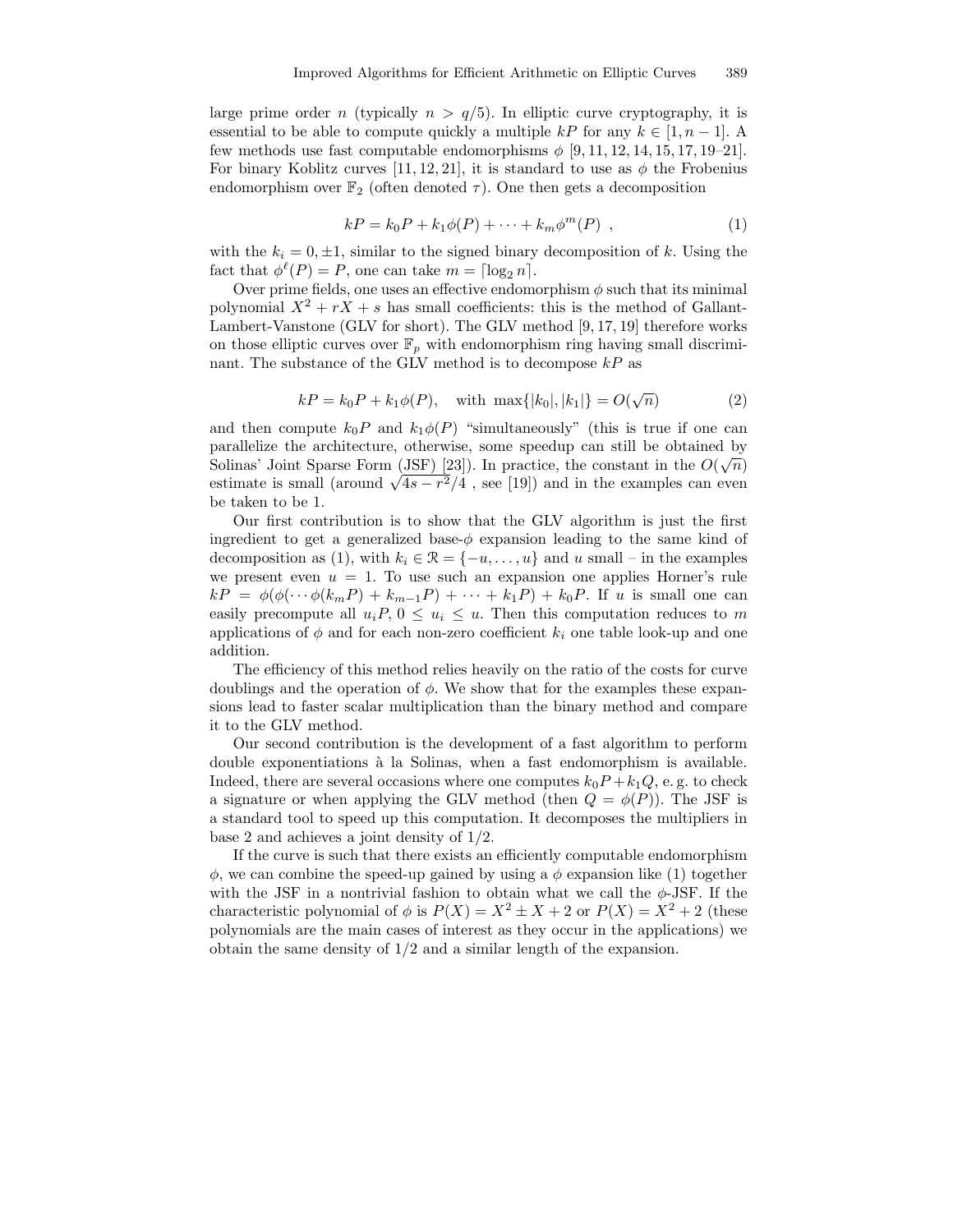Applications are to further speed up the scalar multiplication on Koblitz curves and to check signatures on them more efficiently (Koblitz curves are suggested in the NIST standard [16]). If  $\phi$  is an endomorphism of a prime field curve then the  $\phi$ -JSF can similarly be applied and can give better performance than the GLV method combined with the original JSF. For simplicity, we assume minimal precomputation. In general, allowing more precomputations additionally speeds up the scalar multiplication, see [2] for an overview of the applications we consider here.

## 2 Basic Notations and Preliminaries

Here we briefly introduce elliptic curves and review techniques for binary expansions that are used later on. An elliptic curve over a finite field  $\mathbb{F}_q$  can be given by a Weierstraß equation

$$
E: y^2 + (a_1x + a_3)y = x^3 + a_2x^2 + a_4x + a_6, \ a_i \in \mathbb{F}_q.
$$

The group one uses consists of the affine points  $(x, y) \in \mathbb{F}_q^2$  satisfying the equation along with a point  $\mathcal O$  at infinity. Depending on the implementation environment different systems of coordinates might be advantageous; the following two systems avoid inversions in the group operations. In projective coordinates a point is represented as  $(X : Y : Z)$  with  $x = X/Z$ ,  $y = Y/Z$ , in Jacobian coordinates  $(X:Y:Z)$  stands for the affine point  $(X/Z<sup>2</sup>, Y/Z<sup>3</sup>)$ . In affine coordinates an addition of distinct points takes 1 inversion, 2 multiplications (M) and 1 squaring (S) whereas a doubling takes one more squaring, in projective coordinates an addition is computed using 12M and 2S and a doubling in 7M and 5S. Jacobian coordinates lead to 12M and 4S for an addition and 4M and 6S for a doubling. For more details we refer to [6]. For special choices of the coefficients  $a_i$  fewer operations are needed.

We now turn our attention to (signed) binary expansions. By *density* of an expansion we mean the number of nonzero coefficients (Hamming weight) divided by the length of the expansion. The Non Adjacent Form (NAF) of an integer k is a signed binary expansion  $k = \sum_i k_i 2^i$  with  $k_i \in \{0, \pm 1\}$  and  $k_i k_{i+1} = 0$ (see e. g. [13, 18, 21] for algorithms to compute it). The average density of a NAF expansion is approximately  $1/3$ , for an ordinary binary expansion it is  $1/2$ . Shamir [7] rediscovered an efficient trick, originally due to Straus [24], to speed up the evaluation of  $k_0P + k_1Q$  (see [3]; also [10] for a survey of exponentiation algorithms). A naive way for this double scalar multiplication is to compute both powers separately needing 2l doublings and l additions on average if  $k_0$ and  $k_1$  have length l. Shamir's proposal resulted in two methods, one called simple Straus-Shamir method and the other fast Straus-Shamir method. The last one requires the precomputation of  $P+Q$  and  $k_0P+k_1Q$  is evaluated with l doublings and  $3l/4$  additions on average.

In [23] Solinas extended the Straus-Shamir method to the case of signed binary expansions, which is useful for groups where negating is cheap, coming up with the Joint Sparse Form. This is especially useful for jacobians of elliptic and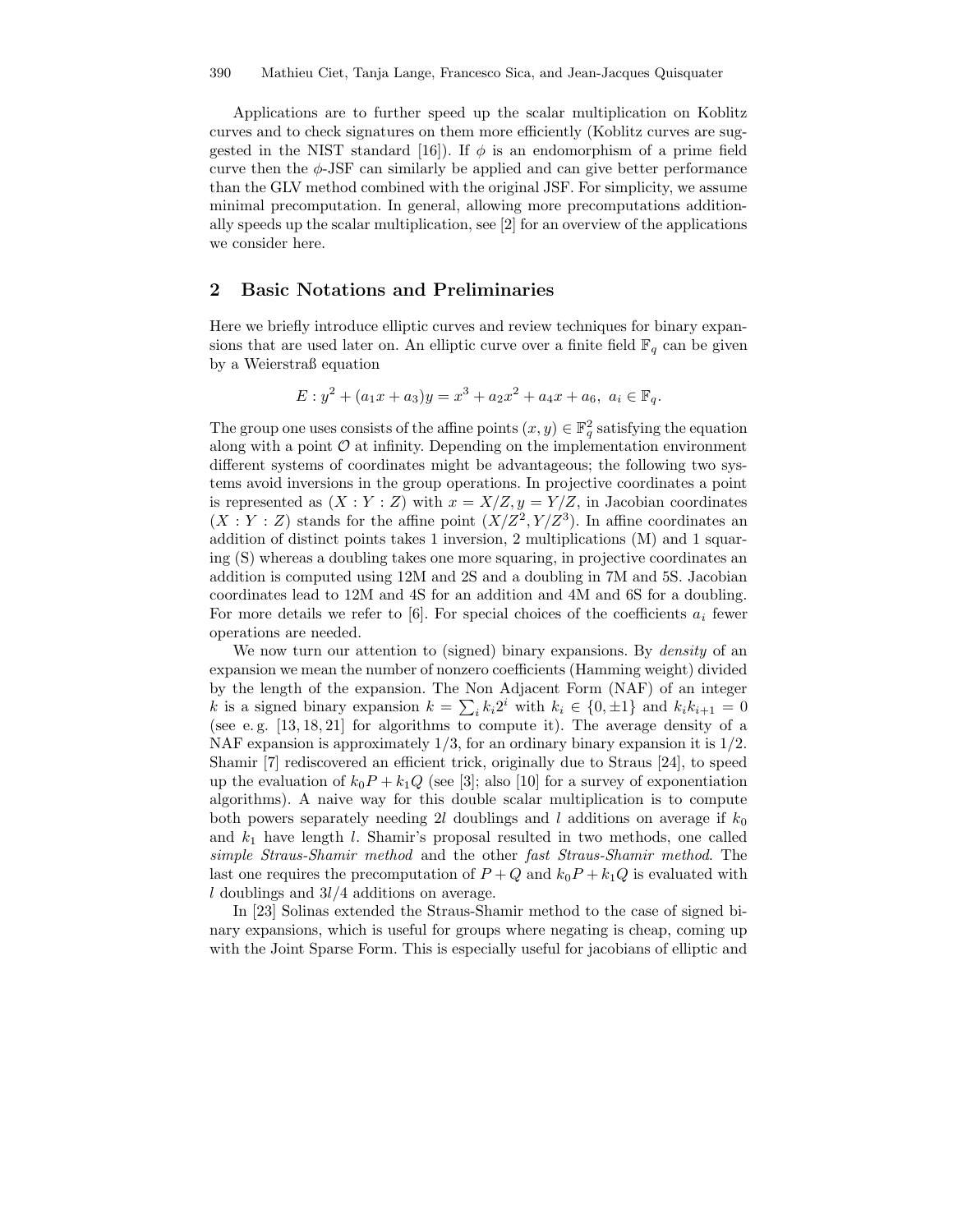hyperelliptic curves, where point inversion is virtually free. He gave an efficient algorithm to compute the JSF and also proves some properties of this decomposition. Let us briefly recall the axioms defining this decomposition (cf. [23] for notation):

(JSF 1) Of any three consecutive columns at least one is a zero column. (JSF 2) It is never the case that  $u_{i,j+1}u_{i,j} = -1$ .

(JSF 3) If  $u_{i,j+1}u_{i,j} \neq 0$  then  $u_{1-i,j+1} = \pm 1$  and  $u_{1-i,j} = 0$ .

*Example 1.* Let  $k_0 = 403$  and  $k_1 = 334$ , the NAF expansions [13] of  $k_0$  and  $k_1$ are given (in big endian notation) on the left, while the JSF is on the right.

> $k_0 = \langle 1 \ 0 \ -1 \ 0 \ 0 \ 1 \ 0 \ 1 \ 0 \ -1 \rangle = \langle 1 \ 0 \ -1 \ 0 \ 0 \ 1 \ 0 \ 0 \ 1 \ 1 \rangle$  $k_1 = \langle 0 1 0 1 0 1 0 0 -1 0 \rangle = \langle 1 0 -1 -1 0 1 0 0 -1 0 \rangle$

Define the joint Hamming weight of any joint binary expansion of two integers written down as in the example to be the number of nonzero columns. The joint Hamming weight gives the number of additions  $\pm P$ ,  $\pm Q$ ,  $\pm (P+Q)$  or  $\pm (P-Q)$ to perform during the course of the joint double and add algorithm to compute  $k_0P + k_1Q$ . Since the JSF is a generalization of the *fast* Straus-Shamir method, it is supposed that  $P$ ,  $Q$ ,  $P$  +  $Q$  and  $P$  –  $Q$  have been precomputed and stored. Hence to make the computation less expensive, it is vital to get the lowest possible joint Hamming weight. In the example, the joint NAF decomposition has joint Hamming weight 8, whereas the JSF lowers it to 6.

The JSF has many nice properties, which we recapitulate here.

Theorem 1 (from [23]). The Joint Sparse Form of any two integers exists and is unique. It has minimal joint Hamming weight among all joint signed binary expansions. If  $k_0$  and  $k_1$  have maximal length l, then the joint double and add algorithm computes  $k_0P + k_1Q$  from the JSF with an average of l doublings and l/2 additions of either  $\pm P$ ,  $\pm Q$ ,  $\pm (P+Q)$  or  $\pm (P-Q)$ .

If one cannot afford to store and precompute 3 points then the best way is to take  $k_0, k_1$  both in NAF representation. The joint density is 5/9 on average. Of this 5/9 proportion of non-zero columns, 1/9 has two non-zero entries and 4/9 exactly one zero entry. Without precomputation, in the former case the joint double and add algorithm has to perform two additions at that step while in the latter one addition is needed. For  $k_0$ ,  $k_1$  both of length l, this amounts to  $2l/3$  additions and l doublings. Hence, compared to the naive way, the number of additions remains unchanged but the number of doublings is halved.

# 3 Key Decomposition:  $\phi$ -Expansions

The aim of this section is to describe how to obtain a decomposition to the base of  $\phi$ . Recall that  $\phi$  is an endomorphism of the curve with  $X^2+rX+s$  as minimal polynomial. We assume  $s > 1$ . Given  $z \in \mathbb{Z}[\phi]$ , we want to decompose it as

$$
z = k_0 + k_1 \phi + \dots + k_m \phi^m \quad \text{with } k_i \in \mathcal{R} \tag{3}
$$

We find the coefficients  $k_0, \ldots, k_m$  inductively. The following lemma is needed.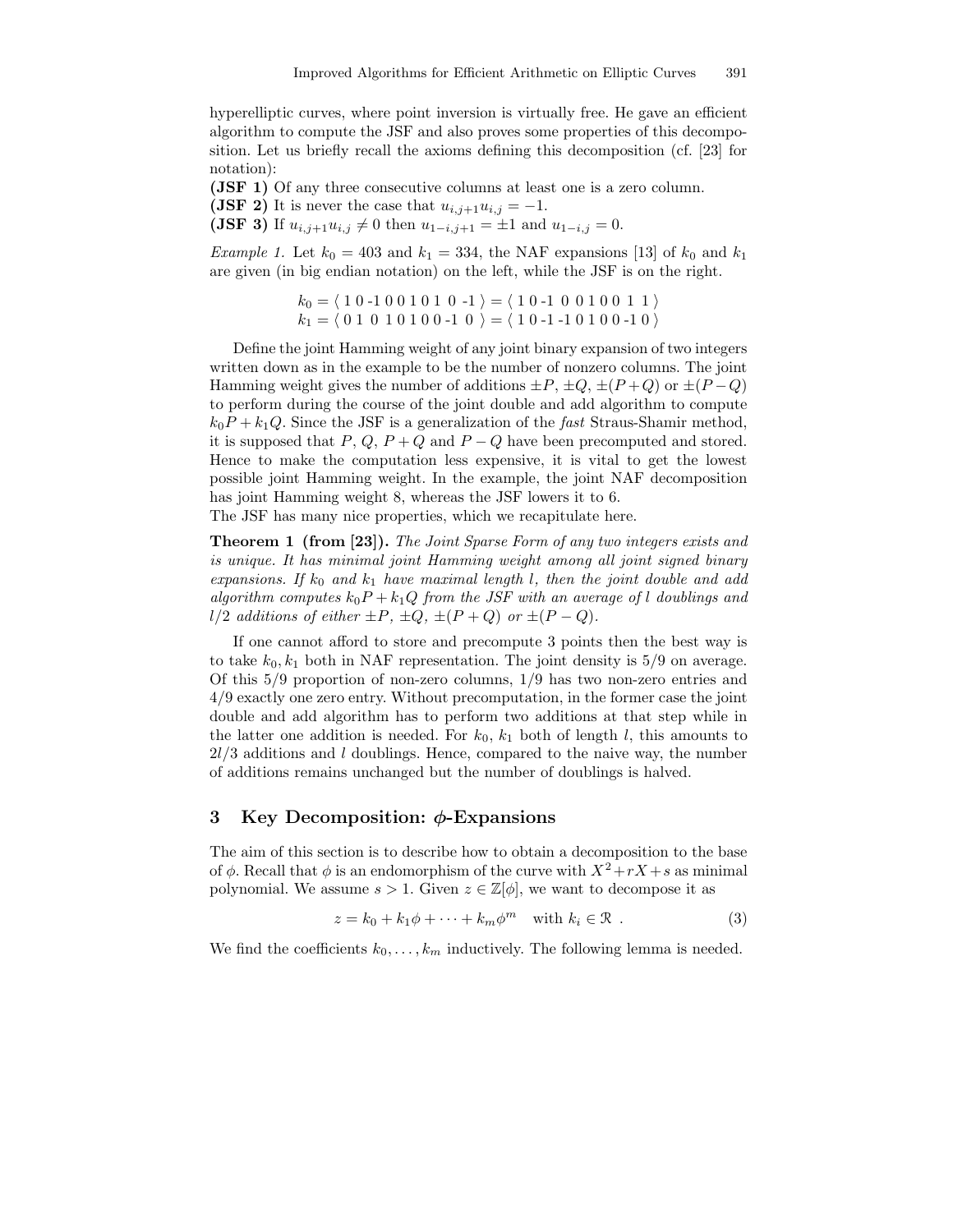**Lemma 1 (Lemma 5.3 of [12]).** Let  $a, b \in \mathbb{Z}$ , then  $\phi$  divides  $a + b\phi$  in  $\mathbb{Z}[\phi]$  if and only if s divides a.

This implies that a choice of  $\Re$  as a complete set of residues modulo s is necessary and sufficient to guarantee the existence and uniqueness of  $k_0$ . As taking the negative of a point is for free, we choose a set of remainders symmetric w.r.t. zero. When s is odd, a complete choice is  $\mathcal{R} = \{-(s-1)/2, \ldots, (s-1)/2\}$ . In even characteristic we include both  $-s/2$  and  $s/2$  without enlarging the number of precomputations. Thus when s is even we take  $\mathcal{R} = \{-s/2, \ldots, s/2\}$ . From now on we stick to this choice of R.

Let  $z = z_0 + z_1 \phi \in \mathbb{Z}[\phi]$ . To decompose z we put  $k_0 \equiv z_0 \mod s$ . Then using the minimal polynomial  $X^2 + rX + s$  of  $\phi$ , i.e.  $s = -r\phi - \phi^2$ , we get

$$
z = k_0 + \frac{z_0 - k_0}{s} s + z_1 \phi = k_0 + \phi \left( \left( \frac{k_0 - z_0}{s} r + z_1 \right) + \frac{k_0 - z_0}{s} \phi \right).
$$

We then replace z by  $(z - k_0)/\phi$  and find  $k_1$ , then replace z by  $(z - k_1)/\phi$ and compute the coefficients iteratively. The main question is now to show that this process stops after finitely many steps and to bound the length of these expansions.

**Theorem 2.** Let  $s > 1$ . Then  $z = z_0 + z_1 \phi \in \mathbb{Z}[\phi]$  can be expanded as (3) with  $m \leq \lceil 2\log_s 2\sqrt{z_0^2 - rz_0z_1 + sz_1^2} \rceil + 3 \text{ except when } (r, s) = (\pm 2, 2), (\pm 3, 3), (\pm 4, 5)$ or ( $\pm 5, 7$ ). In these cases one has to allow  $k_{m-1} = \pm \lceil (s + 1)/2 \rceil$ .

Proof. The proof follows the same lines as the corresponding proofs in [14] and [20]. The fact that  $\phi$  is not the Frobenius is not important at this stage. What really matters is that the complex norm of  $\phi$  is s. The additional cases of small s which cannot occur as characteristic polynomial of the Frobenius endomorphism (e.g. for s not a prime power) have been checked by hand.  $\square$ 

Note that for  $z = k \in \mathbb{Z}$  an integer multiplier, these theorems give a decomposition with length approximately  $2 \log_s |k| \approx 2 \log_s n$  for values of k used in cryptography. This is twice as long as a s-ary expansion. If  $\phi$  is the Frobenius one can shorten the length in reducing k modulo  $\phi^{\ell} - 1$  before expanding (see [12, 21]). Closing up this gap for prime field curves in the fashion of previous authors is therefore necessary to gain advantage of this decomposition.

However, it is clear from previous research (see the use of  $\lambda$ -Euclidean rings in [17, 20]) that in fact one can cut down the length of the decomposition of the multiplier k by replacing it by  $z_0 + z_1 \phi$ ,  $z_0, z_1 \in \mathbb{Z}$ , such that  $kP = z_0 P + z_1 \phi(P)$ and  $\max(|z_0|, |z_1|) = O(\sqrt{n})$ . But this is precisely the meaning of the Gallant-Lambert-Vanstone (GLV) method for these curves. Then a direct application of [19, Theorem 1] gives the following.

**Theorem 3.** Let P be a point of large prime order n on an elliptic curve and  $\phi$  a non trivial endomorphism such that  $\phi^2 + r\phi + s = 0$ . Then, for an arbitrary  $1 \leq k \leq n$  the above algorithm coupled with a GLV reduction gives a decomposition (1) where  $k_i \in \mathcal{R}$  (with the exceptions listed in Theorem 2) and  $m \leq \lceil 2\log_s 2\sqrt{1+|r|+s}+\log_s n\rceil + 3.$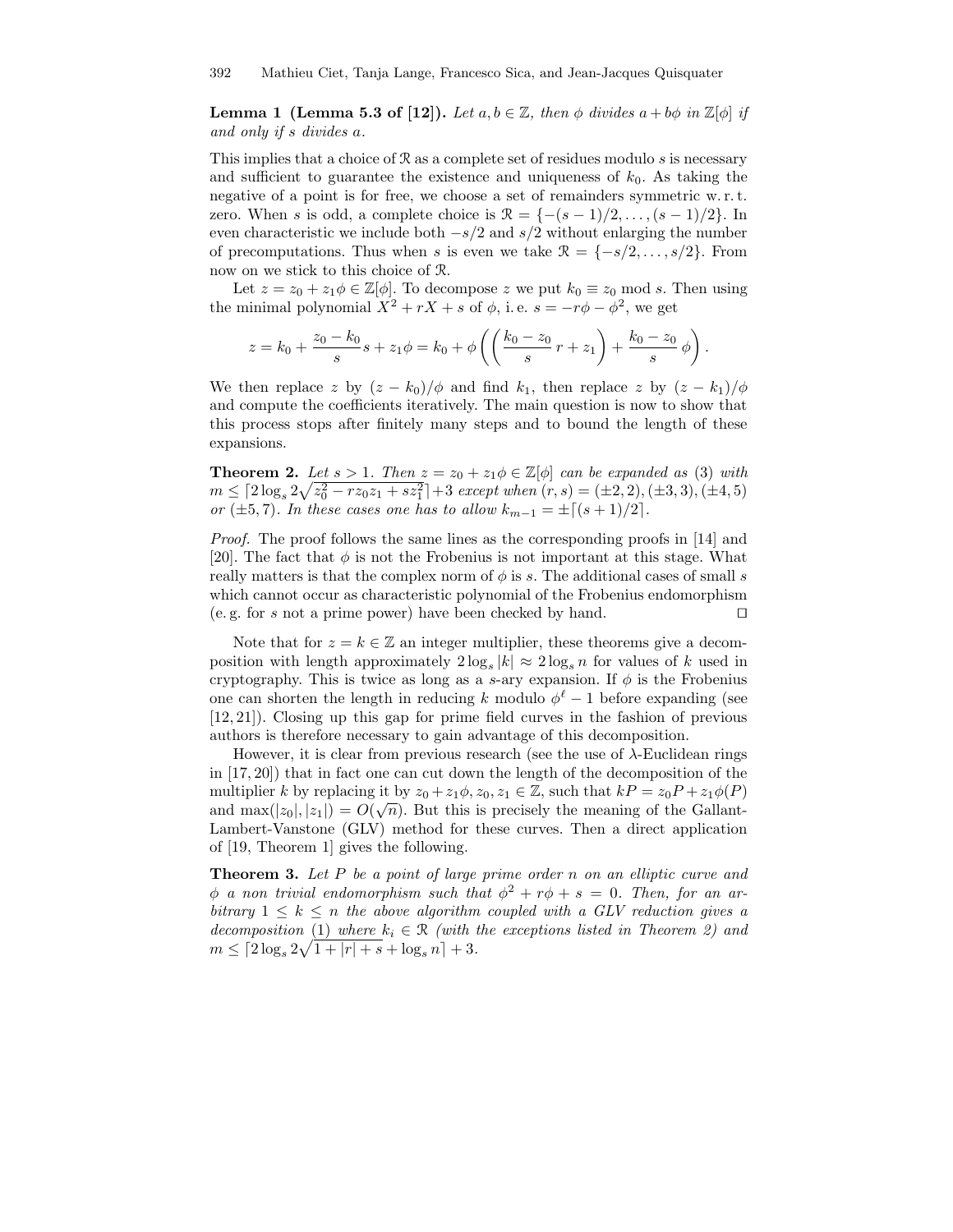In the case where n is the norm of some element of  $\mathbb{Z}[\phi]$  (which is true if  $\mathbb{Z}[\phi]$ )  $\sqrt{1+|r|+s}$  by a smaller value. However, for practical purposes the previous is integrally closed and principal), applying [19, Theorem 3] we can replace theorem is clearly sufficient since now – up to a few constant bits – we can achieve a decomposition of length  $\log_s n$ .

For  $s = 1$  a  $\phi$ -expansion must have exponential length. It is not hard to show in this case that if in (3) we have  $|k_i| \le u$ , then one gets that  $m > \sqrt{n}/(2u)$  so that u must be very large in order to get  $m = O(\log n)$ . Therefore, we cannot apply such a decomposition efficiently.

In the well-studied cases, where  $\phi$  is the Frobenius endomorphism, these expansions lead to a large speed-up. Application of  $\phi$  then corresponds to p-th powering. If the field elements are represented with respect to a normal basis, the application of  $\phi$  is for free as it is performed via a cyclic shift of the components. For a polynomial basis these costs cannot be neglected but are significantly less than a group operation, independently of the coordinate system we use to represent the points.

For other endomorphisms we quote here two examples appearing already in [5, 9, 17]. Note that in these examples,  $\mathbb{Z}[\phi]$  is the maximal order and it is principal, and that  $s = 2$ . Using complex multiplication one can construct further examples. For larger s the expansions get shorter. However, in light of what follows these examples with  $s = 2$  are of special interest. Here, we compare the number of operations to compute the endomorphism to those needed for point doublings in the same set of coordinates. We choose projective coordinates as then the number of operations needed to compute  $\phi$  is minimal and the additions are cheaper than in Jacobian coordinates.

Example 2. Let  $p > 3$  be a prime such that  $-7$  is a quadratic residue modulo p. Define an elliptic curve  $E_3$  over  $\mathbb{F}_p$  by  $y^2 = x^3 - 3x^2/4 - 2x - 1$ . If  $\xi = (1 + \sqrt{-7})/2$ and  $a = (\xi - 3)/4$ , then the map  $\phi$  defined in the affine plane by

$$
\phi(x,y) = \left(\frac{x^2 - \xi}{\xi^2(x-a)}, \frac{y(x^2 - 2ax + \xi)}{\xi^3(x-a)^2}\right) ,
$$

is an endomorphism of  $E_3$  defined over  $\mathbb{F}_p$  with  $\mathbb{Z}[\phi] = \mathbb{Z}[\frac{1+\sqrt{-7}}{2}]$ . Moreover  $\phi$  satisfies the equation  $\phi^2 - \phi + 2 = 0$ . In affine coordinates, the formulæ given previously are clearly more expensive, as already noticed in [9, 17], than doubling [1, 4]. However, in projective coordinates,  $\phi(X, Y, Z)$  is given by  $\phi(X, Y, Z) = (EF, Y(A - 2XD + C), F^2B)$  with  $A = X^2$ ,  $B = \xi Z$ ,  $C = BZ$ ,  $D = aZ, E = A - C$  and  $F = (X - D)\xi$ .

Then, given a point  $P = (X, Y, Z)$  its image by  $\phi$  is computed with 8 multiplications and 2 squarings compared to 7 multiplications and 5 squarings for point doubling.

Example 3. Let  $p > 3$  be a prime such that  $-2$  is a quadratic residue modulo p. Define an elliptic curve  $E_4$  over  $\mathbb{F}_p$  by  $y^2 = 4x^3 - 30x - 28$ . The map  $\phi$  defined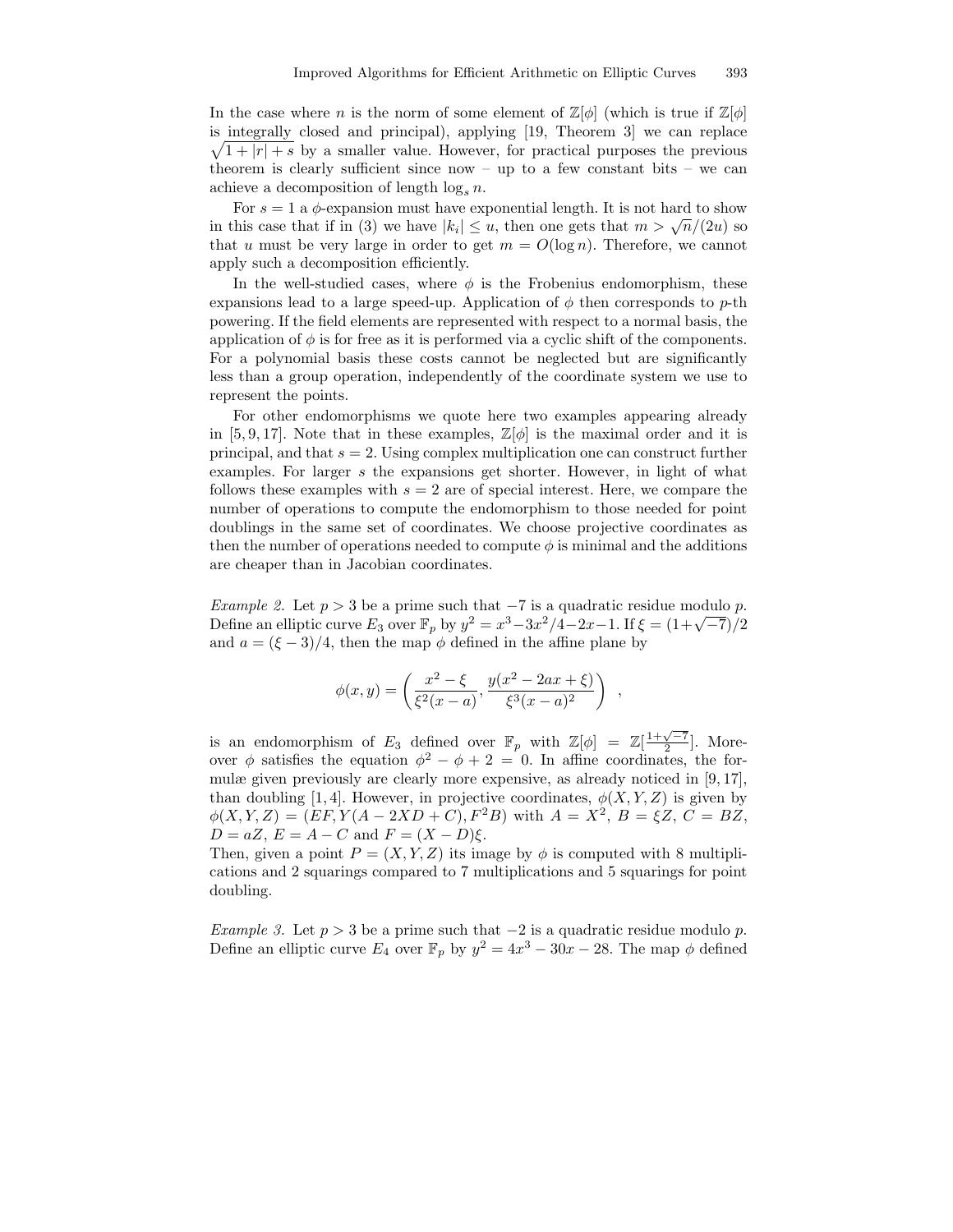in the affine plane by

$$
\phi(x,y) = \left(-\frac{2x^2 + 4x + 9}{4(x+2)}, -\frac{2x^2 + 8x - 1}{4\sqrt{-2}(x+2)^2}y\right)
$$

is an endomorphism of  $E_4$  defined over  $\mathbb{F}_p$  with  $\mathbb{Z}[\phi] = \mathbb{Z}[\sqrt{-2}]$ . Moreover  $\phi$  satisfies the equation  $\phi^2 + 2 = 0$ . As in the previous example, the endomorphism formulæ are more expensive than those for doubling in affine coordinates. However, in projective coordinates the endomorphism can be computed as  $\phi(X, Y, Z) = (D(2A + 4B + 9Z^2), (2A + 8B - Z^2)Y, -4DCZ)$  with  $A = X^2$ ,  $B = XZ$ ,  $C = X + 2Z$  and  $D = \sqrt{-2}C$ .

Therefore, this endomorphism is significantly faster than a doubling since given a point P in projective coordinates,  $\phi(P)$  can be computed with only 6 multiplications and 2 squarings <sup>3</sup>.

**Density.** We now show that we can lower the density of the  $\phi$ -expansion, for the expansions of the examples from the obvious  $1/2$  to  $1/3$ . For applications with larger s similar considerations hold but the effects are not that dramatic, however, the length is shorter as a compensation. In [21] Solinas considers expansions to the base of the Frobenius  $\tau$  for Koblitz curves. The characteristic polynomial of  $\tau$  for the curves  $y + xy = x^3 + ax^2 + 1$  over  $\mathbb{F}_2$  is given by  $X^2 + (-1)^a X + 2$ . He introduces a  $\tau$ -Non Adjacent Form  $(\tau$ -NAF) and states algorithms to compute  $kP$  as  $kP = \sum_{i} k_i \tau^{i}(P)$  with  $k_i = 0, \pm 1$  and  $k_i k_{i+1} = 0$ . Such an expansion has an average density of 1/3.

This characteristic polynomial coincides with the one of  $\phi$  in Example 2. Thus also in this case we can compute a  $\phi$ -NAF expansion of density 1/3 by exactly the same algorithm. In the second example we have  $\phi^2 = -2$ . To obtain a lower density of the expansion we impose a further condition on the  $k_i$  in the expansion: given  $z_0 + z_1 \phi$ , for  $z_0 \equiv 0 \mod 2$  choose  $k_0 = 0$  as before. Otherwise, put  $k_0 \equiv$  $z_0$  mods 4, where mods 4 means that one chooses  $\pm 1$  as representatives modulo 4. This gives  $2 \mid (z_0 - k_0)/2$ , which sets to zero the next but one coefficient; and thus there is at least one zero coefficient for each nonzero one (in this case  $k_ik_{i+2} = 0$ , again leading to a density of 1/3. In practice, in this case the  $\phi$ -NAF expansion is obtained from signed binary expansions of  $z_0$  and  $z_1$ . We refer to such expansions as  $\phi$ -NAFs.

Complexity and comparison with signed binary method. In the examples, the computation of  $kP$  using  $\phi$ -expansions amounts approximately to log<sub>2</sub> n applications of  $\phi$  and  $\log_2 n/3$  additions. The expansions are of the same length and density as the binary expansion but the doublings are replaced by cheaper applications of  $\phi$ . For both of these examples we thus obtain that computing scalar multiples using a  $\phi$ -expansion is more efficient than via the binary method as  $\phi(P)$  needs less than a doubling. This holds as well if the binary method uses Jacobian coordinates.

<sup>&</sup>lt;sup>3</sup> We count the multiplication of a number by  $\sqrt{-2}$  as one multiplication.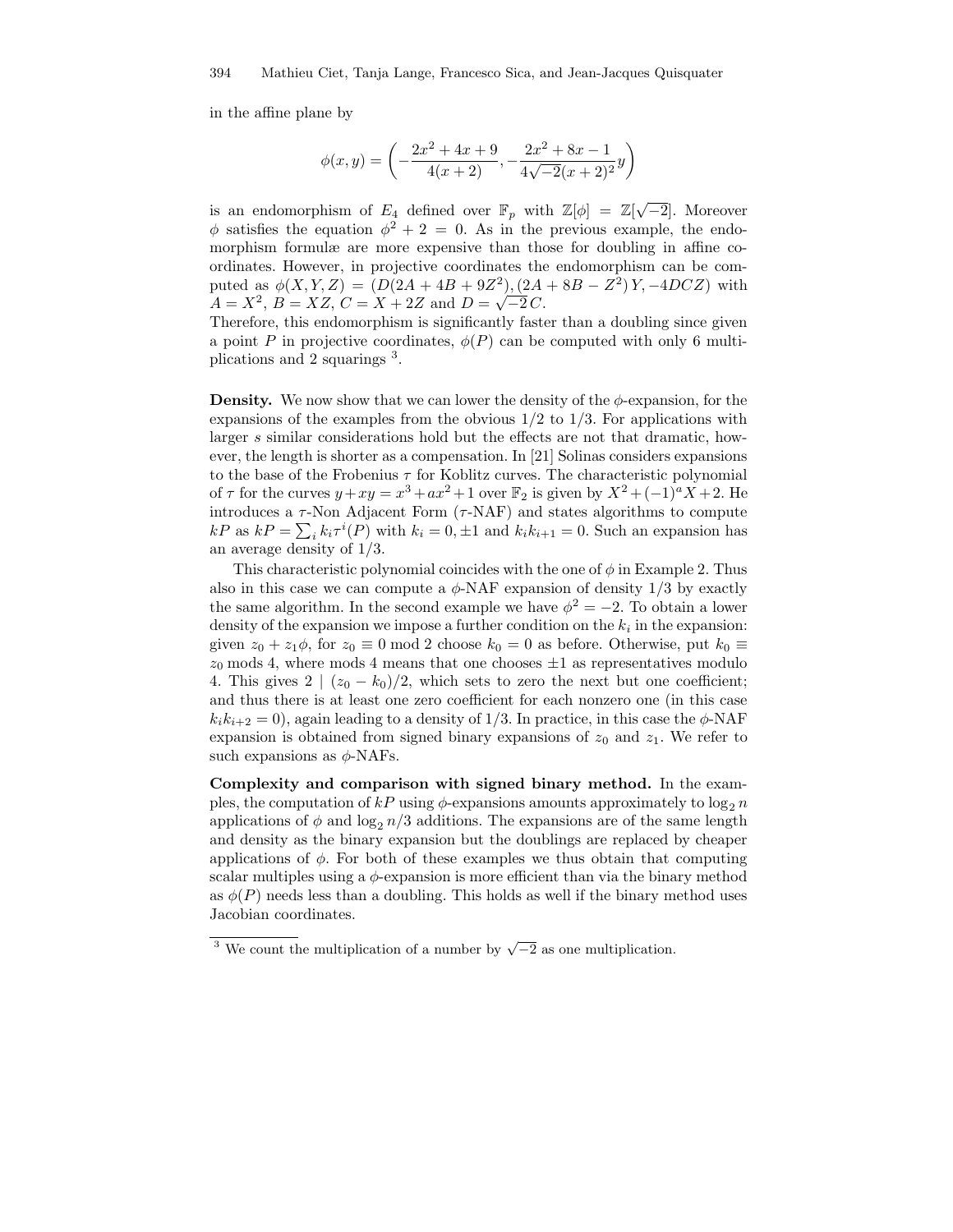Comparison with GLV method. As already mentioned, the GLV method leads to a decomposition  $k = k_0 + k_1 \phi$ . The binary length of  $k_i$  is  $\log_2 n/2$ . Taking both  $k_i$  in binary NAF form, GLV needs  $\log_2 n/3$  additions and  $\log_2 n/2$ doublings if  $\phi(P)$  is precomputed. We remark that our new method works without precomputations and then needs the same number of additions but replaces the doublings by two times the number of applications of  $\phi$ . Unfortunately, in our examples two applications of  $\phi$  need more operations than a doubling.

Following ideas similar to Solinas [21], one can adjust the computation of the  $\phi$ -adic expansion to allow an efficient use of windowing techniques. Thus allowing one precomputation as in the initial GLV method the number of additions in our method reduces to  $\log_2 n/4$ .

If we use the JSF of  $k_0, k_1$  the number of additions drops down to  $\log_2 n/4$  in GLV. Using the JSF however implies that one precomputes 3 points. Using 3 precomputed points with our method as well, the density of the  $\phi$ -expansion reduces to 1/5. Applying this to the above examples we notice that the  $\phi$ -expansion is slightly slower than the GLV method no matter if GLV uses projective or Jacobian coordinates. However, the next section provides an improvement.

#### 4 On the Joint Sparse Form

We now aim at combining both methods – the  $\phi$ -expansion with the JSF. If we need to compute  $k_0P + k_1Q$ , as for example in ECDSA [8], on a curve with efficient endomorphisms we can decompose  $k_0$  and  $k_1$  in base  $\phi$ , but so far the Joint Sparse Form can only be used with a binary expansion. Given the  $k_i$ in  $\phi$ -NAF this leads to  $2\log_2 n/3$  additions and  $\log_2 n$  applications of  $\phi$  without precomputations. Using the 2 precomputed values  $P \pm Q$  the number of additions drops down to  $5 \log_2 n/9$ .

In the same spirit as the work of Solinas [23] we introduce the notion of  $\phi$ -Joint Sparse Form  $(\phi$ -JSF), which allows an application of the fast Straus-Shamir method to  $\phi$ -adic expansions of the scalars  $k_i$ .

In the following, we denote by  $\phi$  any endomorphism having  $X^2 - \epsilon X + 2$ as characteristic polynomial, with  $\epsilon = \pm 1$  (for instance the Frobenius endomorphism on binary Koblitz curves or  $\phi$  from Example 2). The correct translation of Solinas' notion of JSF is as follows.

Definition 1 ( $\phi$ -Joint Sparse Form). A joint expansion with coefficients  $0, \pm 1$  is in  $\phi$ -Joint Sparse Form ( $\phi$ -JSF) if it satisfies the following properties: (φ-JSF 1) Among three consecutive columns at least one is a double zero. ( $\phi$ -JSF 2) It is never the case that  $u_{i,j+1} u_{i,j} = \epsilon$ .  $(\phi$ -JSF 3) If  $u_{i,j+1} u_{i,j} \neq 0$  then  $u_{1-i,j+1} = \pm 1$  and  $u_{1-i,j} = 0$ .

*Example 4.* On the left we give the joint NAF expansion of  $k_0$  and  $k_1$ , on the right the  $\phi$ -JSF ( $\epsilon = 1$ ).

$$
k_0 = \langle -1 \ 0 \ -1 \ 0 \ -1 \ 0 \ 1 \ 0 \ 1 \rangle = \langle -1 \ 0 \ 0 \ -1 \ 1 \ 0 \ 0 \ 1 \ -1 \rangle
$$
  

$$
k_1 = \langle 0 \ -1 \ 0 \ -1 \ 0 \ 0 \ 0 \ 1 \ 0 \rangle = \langle 0 \ -1 \ 0 \ -1 \ 0 \ 0 \ 0 \ 1 \ 0 \rangle
$$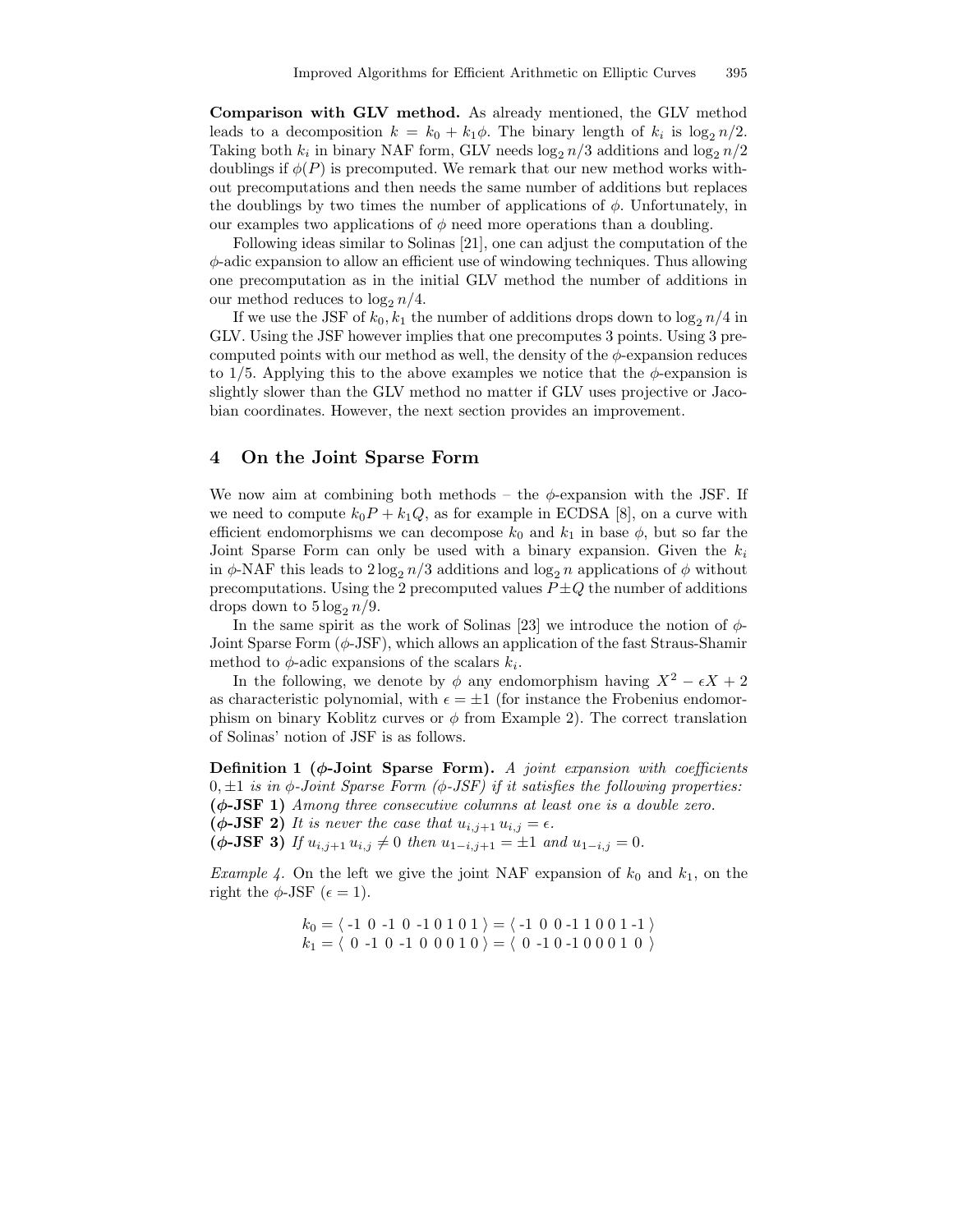The  $\phi$ -Joint Sparse Form satisfies properties analogous to the properties of the binary Joint Sparse Form.

**Theorem 4.** The  $\phi$ -Joint Sparse Form of any two elements  $k_0$  and  $k_1$  of  $\mathbb{Z}[\phi]$ exists and is unique. If  $k_0$  and  $k_1$  have maximal length l when written in  $\phi$ -NAF expansion, then the joint  $\phi$  and add algorithm computes  $k_0P + k_1Q$  from the  $\phi$ -JSF with an average of l + 3 applications of  $\phi$  and  $(l+3)/2$  additions of either  $\pm P$ ,  $\pm Q$ ,  $\pm (P+Q)$  or  $\pm (P-Q)$ .

Proof. The proof will appear in the full version of the paper. It is similar to Solinas' proof, cf. [23].  $\Box$ 

Unfortunately, the minimality of the JSF does not carry over to the  $\phi$ -JSF, since the  $\phi$ -JSF of  $(\langle 1, 0, -1 \rangle, \langle 0, \epsilon, 0 \rangle)$  is  $(\langle -\epsilon, 0, -\epsilon, 0, -\epsilon, 1 \rangle, \langle 0, 0, 0, 0, \epsilon, 0 \rangle)$ . However, for large  $l$ , the  $\phi$ -JSF has joint Hamming weight differing from the minimum joint Hamming weight at most by a small constant. We now give an algorithm similar to Solinas' Algorithm 2 to produce the  $\phi$ -JSF of  $k_0$  and  $k_1$ , assuming they are already written in some  $\phi$ -adic expansion.

#### Algorithm 1

Input:  $k_0 = \langle k_{0,m-1}, \ldots, k_{0,0} \rangle$ ,  $k_1 = \langle k_{1,m-1}, \ldots, k_{1,0} \rangle$  in  $\phi$  expansion, put  $k_{i,j} = 0$  for  $j \geq m$ **Output:**  $\phi$ -JSF of  $k_0$  and  $k_1$ 

# 1. initialize:

```
j \leftarrow 0For i from 0 to 1 do
         Set d_{i,0} \leftarrow 0, d_{i,1} \leftarrow 0a_i \leftarrow k_{i,0}, b_i \leftarrow k_{i,1}, c_i \leftarrow k_{i,2}Next i
2. main loop:
    while m - j + |d_{0,0}| + |d_{0,1}| + |d_{1,0}| + |d_{1,1}| > 0 do
    (a) choose coefficient:
          For i from 0 to 1 do
               If d_{i,0} \equiv a_i \mod 2then set u \leftarrow 0else
               Set u \leftarrow d_{i,0} + a_i + \epsilon 2(d_{i,1} + b_i) \text{ mod } 4^{\dagger}If d_{i,0} + a_i - \epsilon 2(d_{i,1} + b_i) - 4c_i \equiv \pm 3 \mod 8and d_{1-i,0} + a_{1-i} + 2(d_{1-i,1} + b_{1-i}) \equiv 2 \mod 4then set u \leftarrow -uSet u_{i,j} \leftarrow uNext i
```
<sup>†</sup> Here the notation mods 4 means that one chooses  $\pm 1$  as representatives modulo 4 (for an odd number).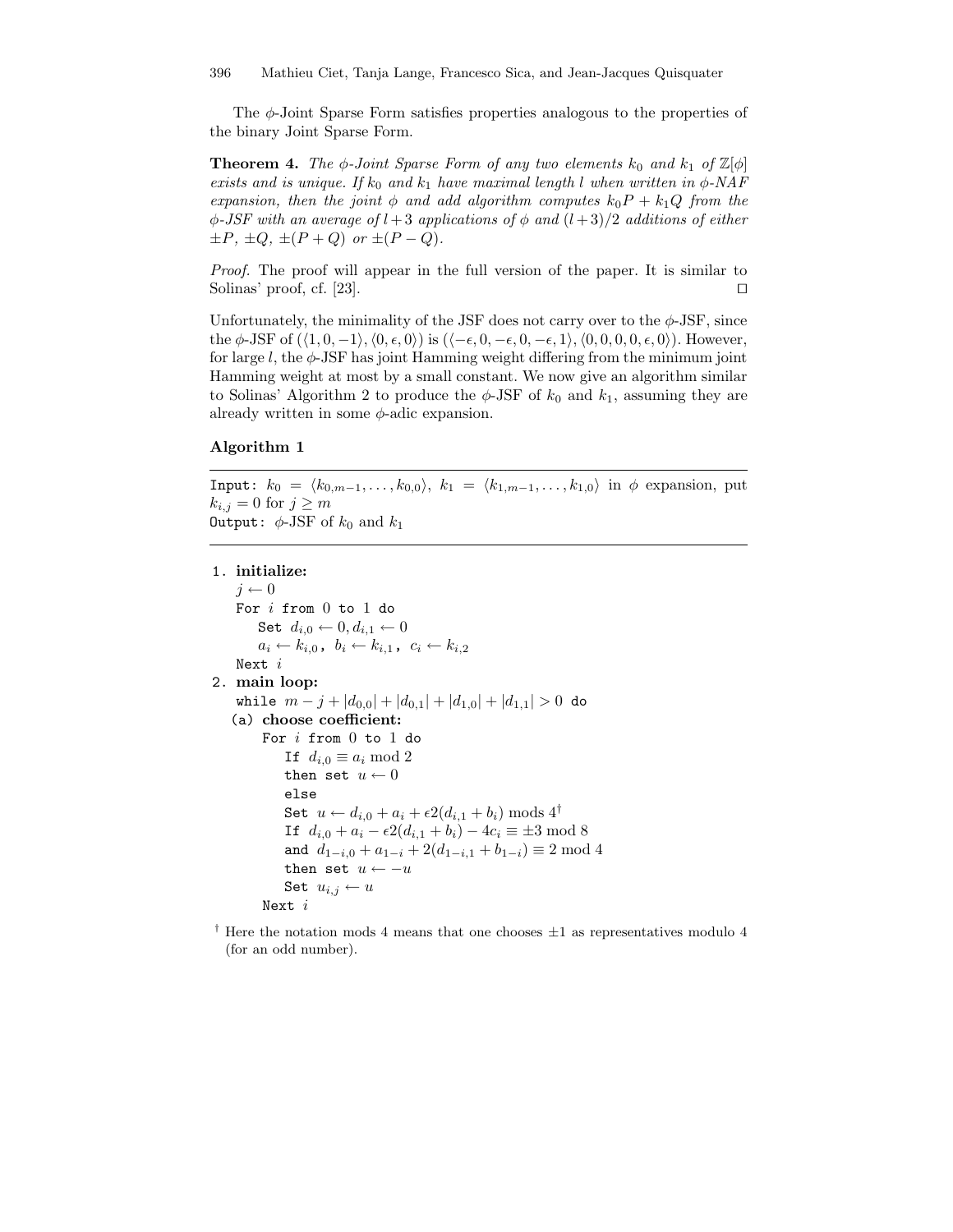```
(b) setup for next step:
      For i from 0 to 1 do
           Set d_{i,0} \leftarrow \epsilon (d_{i,0} + a_i - u_{i,j})/2 + d_{i,1}d_{i,1} \leftarrow \epsilon(d_{i,1} - d_{i,0})a_i \leftarrow b_i, b_i \leftarrow c_i, c_i \leftarrow k_{i,j+3}Next i
(c) Next j
```
Explanation. This algorithm is heavily inspired from Solinas' Algorithm 2. There are two main differences. The first one is that there are two carries for each line instead of only one. To draw a parallel with Solinas' algorithm, we introduce the quantity (complex carry)  $d_i = d_{i,1}\phi + d_{i,0}$ . Then updating the complex carry from step j to step  $j+1$  (first two lines of setup for next step) is equivalent to replacing these lines with

$$
d_i \leftarrow (d_i + a_i - u_{i,j})/\phi.
$$

The second one lies in imposing the right condition modulo 8. Namely the condition mod  $\phi^3$  now reads (by property ( $\phi$ -JSF 2))

$$
d_i + \phi^2 c_i + \phi b_i + a_i \equiv \pm (\phi - \epsilon) \bmod \phi^3
$$

and this is equivalent to  $d_{i,0}+a_i-\epsilon_2(d_{i,1}+b_i)-4c_i \equiv \pm 3 \mod 8$ . Other conditions modulo 2 and 4 are translations of similar congruences mod  $\phi$  and  $\phi^2$ .

When viewing the algorithm as using congruences modulo powers of  $\phi$  and leaving the complex carry without splitting it into  $d_{i,1}$  and  $d_{i,0}$ , one sees the full appearance of the Solinas algorithm and using Solinas' method it is straightforward to check that the above algorithm actually gives the  $\phi$ -JSF of its inputs.

Remark 1. Note that the coefficients  $k_{i,j}$  need not necessarily take on values from  $\{0, \pm 1\}$ . The algorithm works just as well on larger coefficients  $k_{i,j}$  (the carries are then unbounded). Thus we need not compute a  $\phi$ -expansion with coefficients in  $\{0, \pm 1\}$  prior to applying Algorithm 1. Thus e.g. for signature verification we can apply it directly on the outputs of either the GLV method or the  $k_{i,0} + k_{i,1}\phi \equiv k_i \mod \phi^{\ell} - 1$  (which is the output of Solinas' algorithm to reduce the length) in the case of Koblitz curves via  $k_i = \langle k_{i,1}, k_{i,0} \rangle$ .

Remark 2. The case  $\phi^2 = -2$  (see Example 3) works in an even simpler way with the modifications mentioned in the previous section.

## 5 Applications and Comparison

Fix the setting that each multiplier has length  $l$  and assume that  $l$  is even (to shorten the explanations); all values hold approximately. There are two main cases where the  $\phi$ -JSF can be applied efficiently. One is obviously in signature checking. If one point is going to be reused very often such that a costly precomputation is acceptable, precompute  $\phi^{l/2+1}P$ . Then one can first compute a  $\phi$ -expansion and then split it in halves as  $\sum_{i=0}^{l/2} k_i \phi^i + \phi^{l/2+1} \sum_{i=0}^{l/2} k_{i+l/2} \phi^i$ .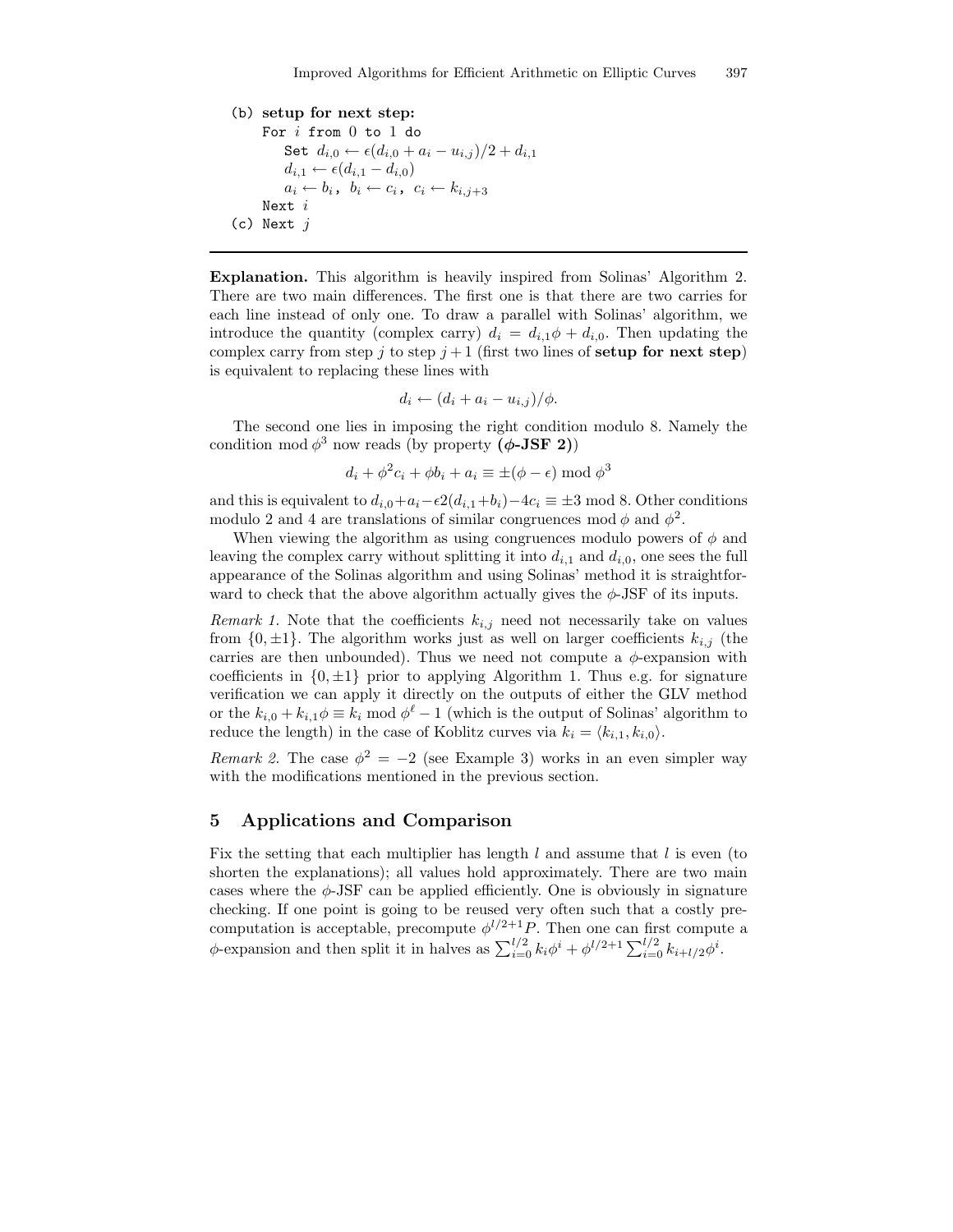- 1.  $\phi$  is the Frobenius. To check a signature  $k_0P + k_1Q$  the  $\phi$ -JSF needs l applications of  $\phi$  and  $l/2$  additions. Using  $\phi$ -NAFs of the  $k_i$  with the same precomputations and the Straus-Shamir method leads to 5l/9 additions and again l applications of  $\phi$  (this is just two squarings that are free if optimal normal bases are used). Thus the  $\phi$ -JSF wins over a joint  $\phi$ -NAF. Also, because  $\phi$  is very fast compared to doubling, the  $\phi$ -JSF is much faster than the binary JSF of  $k_0, k_1$  (remember that one first reduces the size of  $k_i$  using the trick that a power of Frobenius acts trivially on  $P$  and  $Q$ ).
- 2.  $\phi$  is the Frobenius. Let  $\phi^{l/2+1}P$  be precomputed. To compute kP we first compute the  $\phi$ -adic expansion of k as in [22], then split it and apply the  $\phi$ -JSF on both halves. This needs  $l/2$  times  $\phi$  and  $l/4$  additions with 3 precomputations. The ordinary method needs l times  $\phi$  and  $l/5$  additions for 3 precomputations.  $\phi$ -JSF is faster if an addition takes no more than 10 times  $\phi$  which holds for polynomial basis and all coordinate systems. (Assuming that a multiplication takes at most 3 squarings, in affine coordinates this holds if one inversion takes less than 13 squarings – but otherwise affine coordinates would not be applied.)
- 3.  $\phi$  is an endomorphism of the examples. If we have precomputed  $\phi^{l/2+1}P$  we need  $l/2$  times  $\phi$  and  $l/4$  additions with 3 precomputations. GLV also uses 3 precomputations and needs  $l/2$  doublings and  $l/4$  additions. As doublings are more expensive, the  $\phi$ -JSF is faster.
- 4.  $\phi$  is an endomorphism of the examples and we check signatures. Let the GLV method produce  $k_i = k_{i,0} + k_{i,1}\phi$ . The input to Algorithm 1 are  $k_i = \langle k_{i,1}, k_{i,0} \rangle$ . This results in l times  $\phi$  and  $l/2$  additions. Taking a binary expansion of  $k_i$  and three precomputations, signature verification needs l doublings and  $l/2$  additions – thus more than  $\phi$ -JSF.

In this case the GLV method has to deal with a quadruple multiplication. Using 6 precomputations (grouping together two binary expansions) they need  $l/2$  additions and  $l/2$  doublings. Thus the  $\phi$ -JSF is advantageous if either  $\phi$  takes less than half a doubling or if the space is more restricted.

Likewise one can compare this to a quadruple  $\phi$ -expansion using the trick above which results in  $l/2$  additions and  $l/2$  applications of  $\phi$ , using 6 precomputations. Thus, if one can afford these expensive precomputations and the storage, the  $\phi$ -JSF wins again.

Finally we remark that more precomputations in combination with the  $\phi$ -JSF can be used to obtain further speedup. Avanzi [2] shows that allowing 10 precomputations one obtains an expansion needing only  $3l/8$  additions and l doublings. His analysis applies also to the  $\phi$ -JSF.

# Acknowledgements

We are grateful to Takakazu Satoh for suggesting us to extend the GLV method to include  $\phi$ -NAF expansions. We would also like to thank Roberto Maria Avanzi for useful comments on the preliminary version of this paper.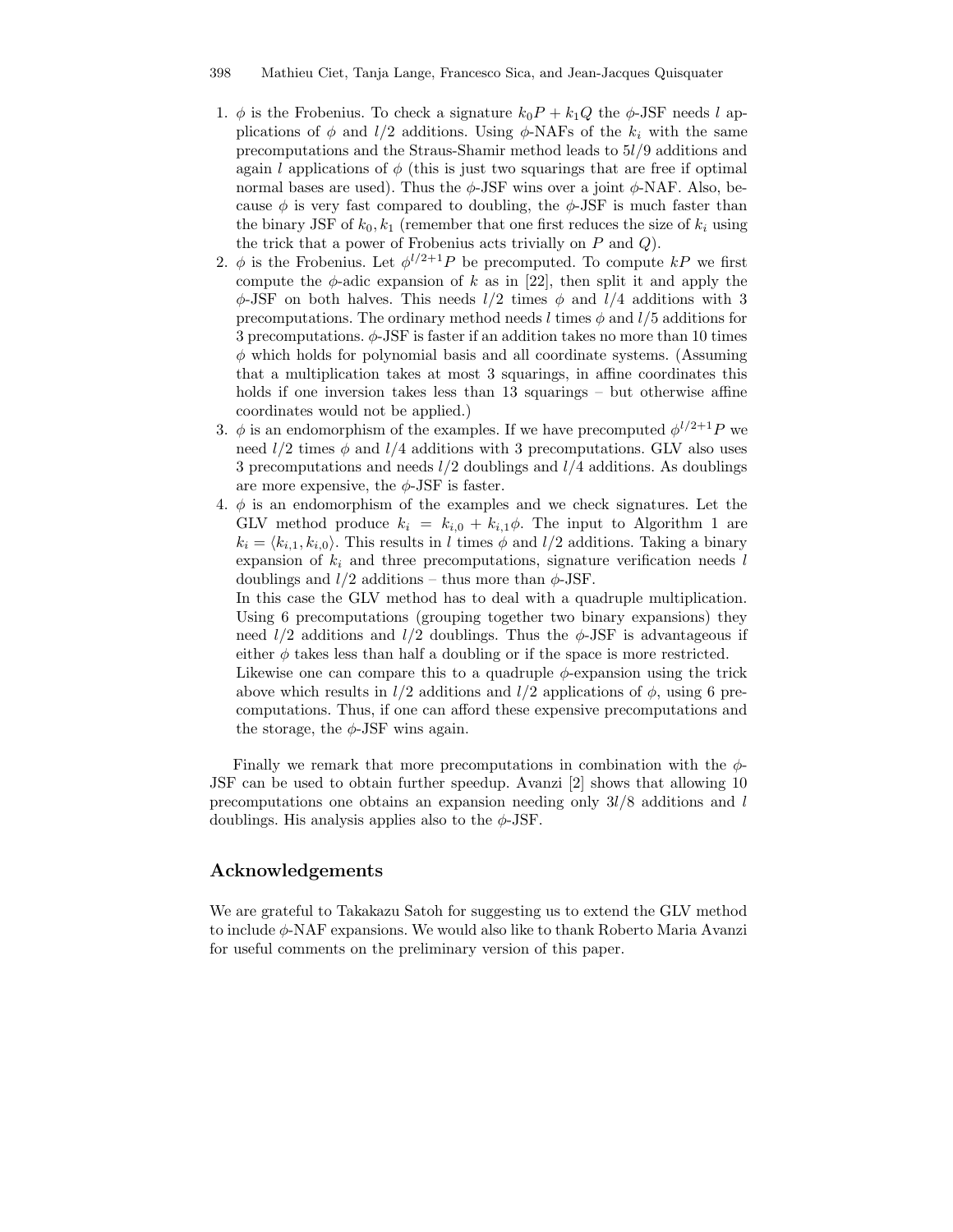# References

- 1. IEEE Std 1363-2000. IEEE Standard Specifications for Public-Key Cryptography. IEEE Computer Society, August 29, 2000.
- 2. R.M. Avanzi. On multi-exponentiation in cryptography. Technical Report 2002/154, Cryptology ePrint Archive, Available at: http://eprint.iacr.org/2002/154, 2002.
- 3. D.J. Bernstein. Pippenger's exponentiation algorithm. Available at: http://cr.yp.to/papers.html, 2002.
- 4. I. Blake, G. Seroussi, and N. Smart. Elliptic Curves in Cryptography, volume 265 of London Mathematical Society. Cambridge University Press, 2000.
- 5. H. Cohen. A Course in Computational Algebraic Number Theory, volume 138 of Graduate Texts in Mathematics. Springer, 1996.
- 6. H. Cohen, A. Miyaji, and T. Ono. Efficient Elliptic Curve using Mixed Coordinates. In K. Ohta and D. Pei, editors, Advances in Cryptography - Proceedings of ASIACRYPT 1998, volume 1514 of Lecture Notes in Computer Science, pages 51–65. Springer, 1998.
- 7. T. ElGamal. A public key cryptosystem and a signature scheme based on discrete logarithms. IEEE Transactions on Information Theory, 31(4):469–472, 1985.
- 8. Standard for Efficient Cryptography. Elliptic Curve Cryptography Ver.1.0. Technical report, Certicom, Available at: http://www.secg.org/drafts.html, 2001.
- 9. R. P. Gallant, J. L. Lambert, and S. A. Vanstone. Faster Point Multiplication on Elliptic Curves with Efficient Endomorphisms. In J. Kilian, editor, Advances in Cryptology - Proceedings of CRYPTO 2001, volume 2139 of Lecture Notes in Computer Science, pages 190–200. Springer, 2001.
- 10. D. M. Gordon. A Survey of Fast Exponentiation Methods. Journal of Algorithms, 27(1):129–146, 1998.
- 11. N. Koblitz. CM-curves with good cryptographic properties. In Joan Feigenbaum, editor, Advances in Cryptology - Proceedings of CRYPTO 1991, volume 576 of Lecture Notes in Computer Science, pages 279–287, Berlin, 1991. Springer.
- 12. T. Lange. Efficient Arithmetic on Hyperelliptic Koblitz Curves. PhD thesis, University of Essen, 2001.
- 13. F. Morain and J. Olivos. Speeding up the Computations on an Elliptic Curve using Addition-Subtraction Chains. Inform. Theor. Appl., 24:531–543, 1990.
- 14. V. Müller. Fast Multiplication on Elliptic Curves over Small Fields of Characteristic Two. Journal of Cryptology, 11(4):219–234, 1998.
- 15. V. Müller. Efficient Point Multiplication for Elliptic Curves over Special Optimal Extension Fields. In Walter de Gruyter, editor, Public-Key Cryptography and Computational Number Theory, pages 197–207, Warschau, Poland, September 11- 15, 2000 (2001).
- 16. National Institute of Standards and Technology. FIPS-186-2: Digital Signature Standard (DSS), January 2000. Available at http://csrc.nist.gov/publications/fips/.
- 17. Y-H. Park, S. Jeong, C. Kim, and J. Lim. An Alternate Decomposition of an Integer for Faster Point Multiplication on Certain Elliptic Curves. In D. Naccache and P. Paillier, editors, Advances in Cryptology - Proceedings of PKC 2002, volume 2274 of Lecture Notes in Computer Science, pages 323–334. Springer, 2002.
- 18. G.W. Reitwiesner. Binary arithmetic. Advances in Computers, 1:231–308, 1960.
- 19. F. Sica, M. Ciet, and J-J. Quisquater. Analysis of the Gallant-Lambert-Vanstone Method based on Efficient Endomorphisms: Elliptic and Hyperelliptic Curves. In